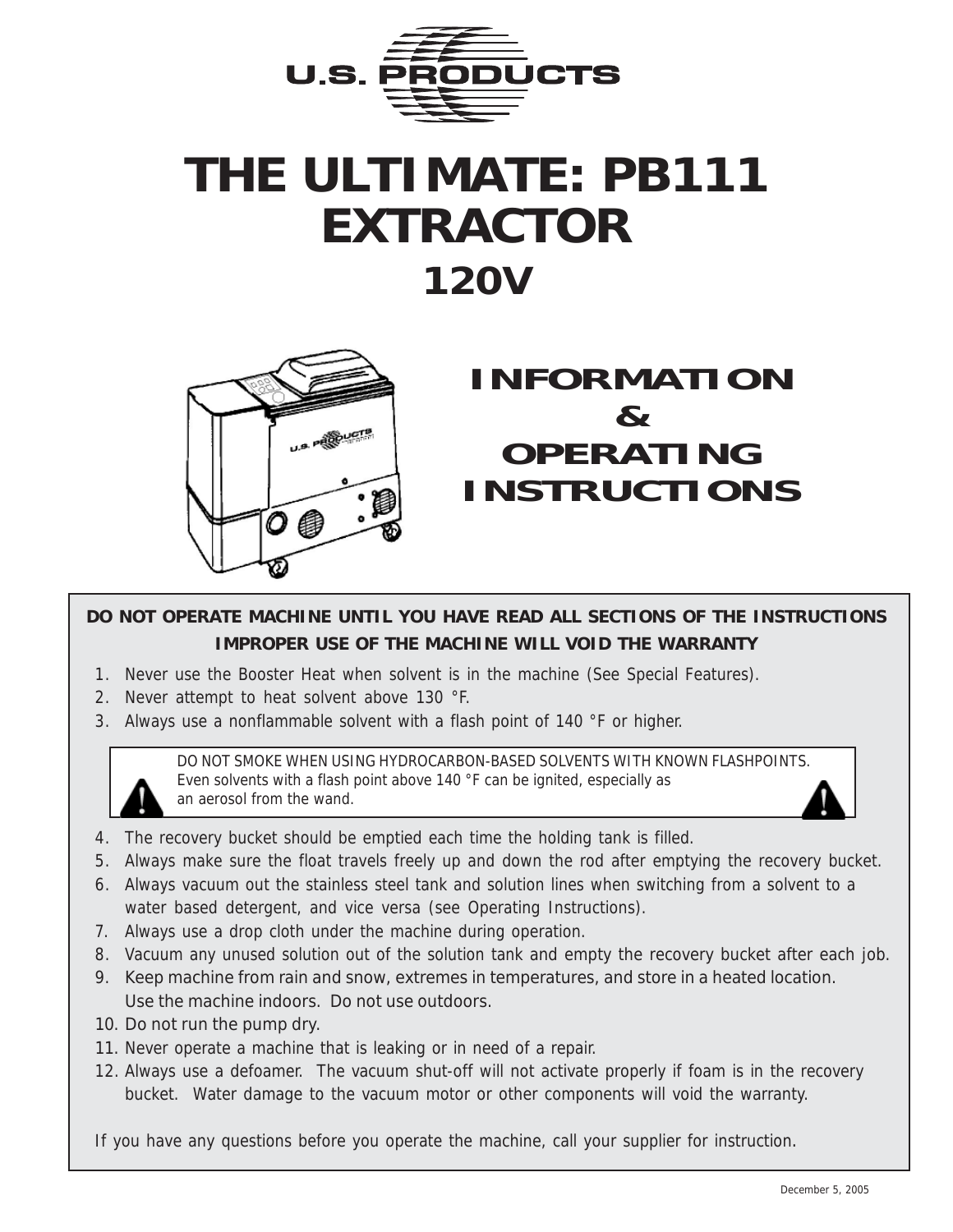### **IMPORTANT SAFETY INSTRUCTIONS**

This machine is only suitable for commercial use, for example in hotels, schools, hospitals, factories, shops and offices other than normal residential housekeeping purposes.

When using any electrical appliance, basic precautions should always be followed, including the following:

**NOTE**: Read all instructions before using this machine.

## **WARNING!**

To reduce the risk of fire, electric shock, or injury:

- **•** Do not leave the machine unattended when it is plugged in. Unplug the unit from the outlet when not in use and before servicing.
- **•** To avoid electric shock, do not expose to rain or snow. Store, and use, indoors.
- **•** Do not allow to be used as a toy. Close attention is necessary when used near children.
- **•** Use only as described in this manual. Use only the manufacturer's recommended attachments.
- **•** Never add water over 130º F/54º C to the solution tank.
- **•** Do not use with damaged cord or plug. If the machine is not working as it should, has been dropped, damaged, left outdoors or dropped into water, return it to a service center.
- **•** Do not pull by the cord, use the cord as a handle, close a door on the cord, or pull the cord around sharp edges or corners. Do not run the machine over the cord. Keep the cord away from heated surfaces. To unplug, grasp the plug, not the cord.
- **•** Do not handle the plug, the cord or the machine with wet hands.
- **•** Extension cords must be 12/3 and no longer than 50 feet. Replace the cord or unplug immediately if the ground prong becomes damaged.
- **•** Do not put any object into openings. Do not use with any opening blocked; keep free of dust, lint, hair, and anything that may reduce air flow.
- **•** Keep loose clothing, hair, fingers, and all parts of body away from openings and moving parts.
- **•** Do not pick up anything that is burning or smoking, such as cigarettes, matches, or hot ashes, or any health endangering dusts. Do not use to pick up flammable or combustible liquids such as gasoline or use in areas where they may be present.
- **•** Turn off all controls before unplugging.
- **•** Use extra care when cleaning on stairs.
- **•** Connect to a properly grounded outlet only.
- **•** Liquid ejected at the spray nozzle could be dangerous as a result of its temperature, pressure,or chemical content.
- **•** Use a respirator and gloves when using dry cleaning solvents. In addition, a fan or blower is helpful to blow fumes away from the operator.
- **•** Always work in a well ventilated area.
- **•** Always work with the exhaust hose attached to the machine when using solvents.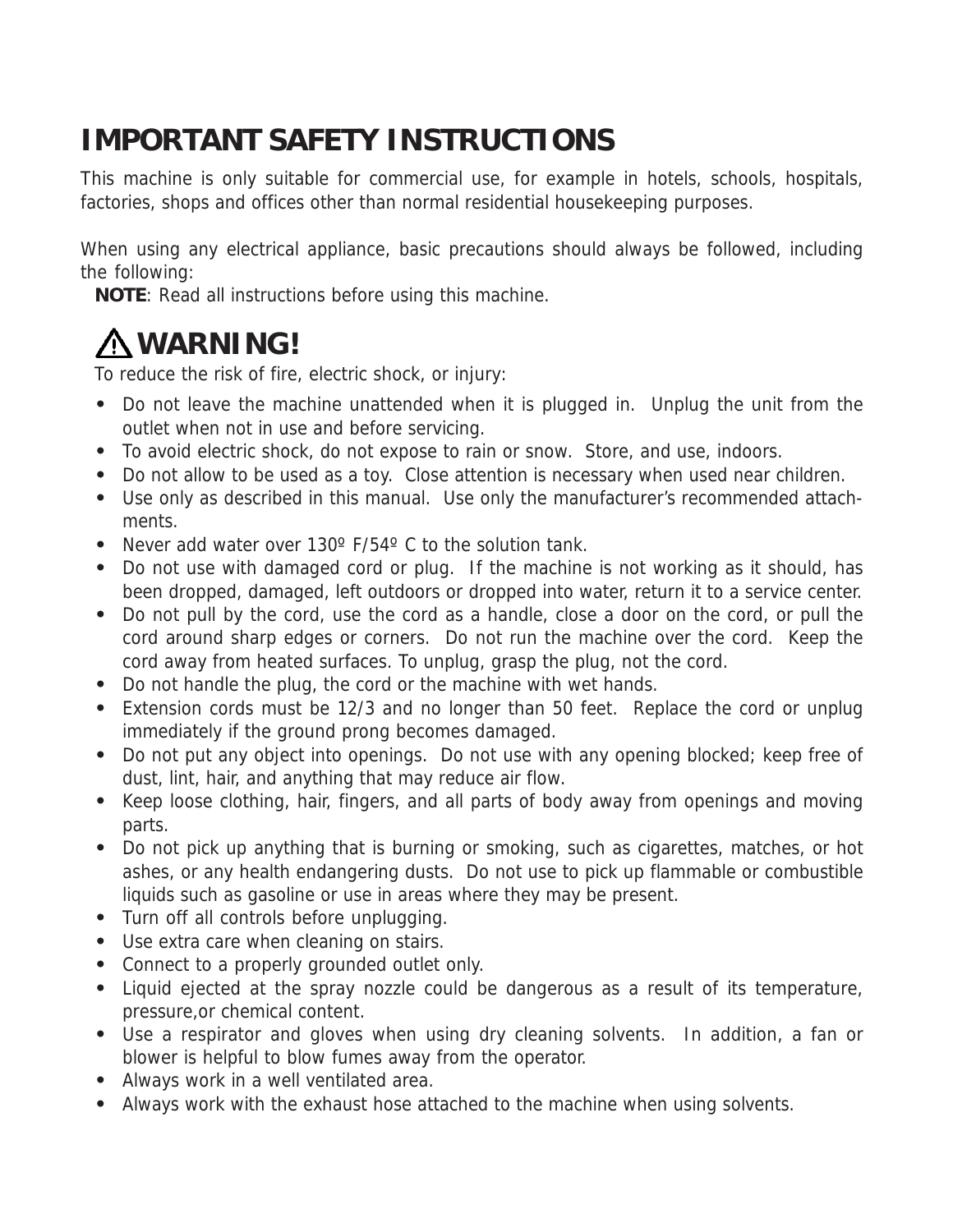#### **INSPECTION:**

Carefully unpack and inspect your PBIII for shipping damage. Each machine is tested and inspected before shipping. Any shipping damage incurred is the responsibility of the carrier. You should notify the carrier immediately if you notice damage to the box or to the machine or parts.

#### **CLEANING SOLUTIONS:**

The PBIII is capable of either wet or dry cleaning. Only liquid cleaners are recommended (no powders). Solvents with a flash point of 140° F or higher are required for safety. Solvents are normally used full strength. Water based cleaners are normally diluted. Follow label directions. The stainless steel holding tank can be filled with up to 3 gal. of cleaning solution.

#### **MAINTENANCE:**

For optimum performance, flush the machine with clear water at the end of each working day. Once a month, minimum, run a flushing compound through the machine to break up any mineral or chemical build-up that may have formed. U.S. Products "X-1500" is recommended. Clean the float rod each time the recovery bucket is emptied. Inspect the filters regularly and clean as needed. The vacuum filter is located under the recovery bucket. The solution filter is located at the bottom of the holding tank. The quick disconnects and castors can be lubricated with a penetrating spray lubricant. Fine steel wool will keep the brass quick disconnects shinning. An auto interior spray cleaner/protectant will work well to keep the body clean and bright.

- 1 Make sure the recovery bucket is in place under the dome and in the correct position. The dome must be flat or it won't seal properly.
- 2 Fill the stainless steel holding tank with cleaning solution, to the desired level. Solution must be at least 3" above the filter in the bottom of the tank. **NOTE**: Attach the exhaust hose when dry cleaning.
- 3 Position the cleaning tool over the holding tank, and depress the trigger. Turn the pump on (center switch). Allow the solution to spray for several seconds, to fill the lines.
- 4 **SOLVENT HEATING:** turn on the Heater switch only. Make sure the Booster Heat switch is turned completely off. Wait two minutes for the heater to reach operating temperature. Spray over the holding tank again, for about 15 seconds, to preheat the solution line and the tool. **NOTE**: the heat will shut off completely if the Booster Heat is turned on with solvent in the tank. Go to Step 5.

**WATER HEATING:** turn on the Heater switch, and position the Booster switch to the desired temperature. Wait 2 minutes for the heater to reach operating temperature. Spray over the holding tank for 15 seconds to preheat the solution line and the tool. Wait 30 seconds, then spray again for 15 seconds. Go to Step 5.

- 5 Turn on the Vacuum switch (first switch). All rocker switches should be turned on now. You are now ready to begin cleaning.
- 6 When the recovery bucket is full, the vacuum will automatically shut off. Turn the vacuum switch off. Remove the dome and lift the bucket out. Empty the bucket, and wipe off any spillage from the outside of the bucket. Reinstall the bucket and the dome.
- 7 Make sure the float in the bucket travels freely up and down the rod, each time you empty the bucket.

#### **TO SWITCH CHEMICAL**

- 8 When switching from a solvent-based product to a water-based detergent, or vice versa, use the following procedure: turn off all the switches, except the vacuum switch. Leave the vacuum hose in the dome, and disconnect the hoses from the tool. Place the open end of the vacuum hose into the solution tank, and vacuum out any remaining solution. Place the hose over the filter in the tank for 10 seconds.
- 9 Connect the end of the solution line to the black suction plug. Take the vacuum hose out of the dome, and place the plug in its place. Let the vacuum run for 20 - 30 seconds to pull all the solution out of the lines and the heater. **NOTE: DO NOT LET THE PUMP RUN DRY.**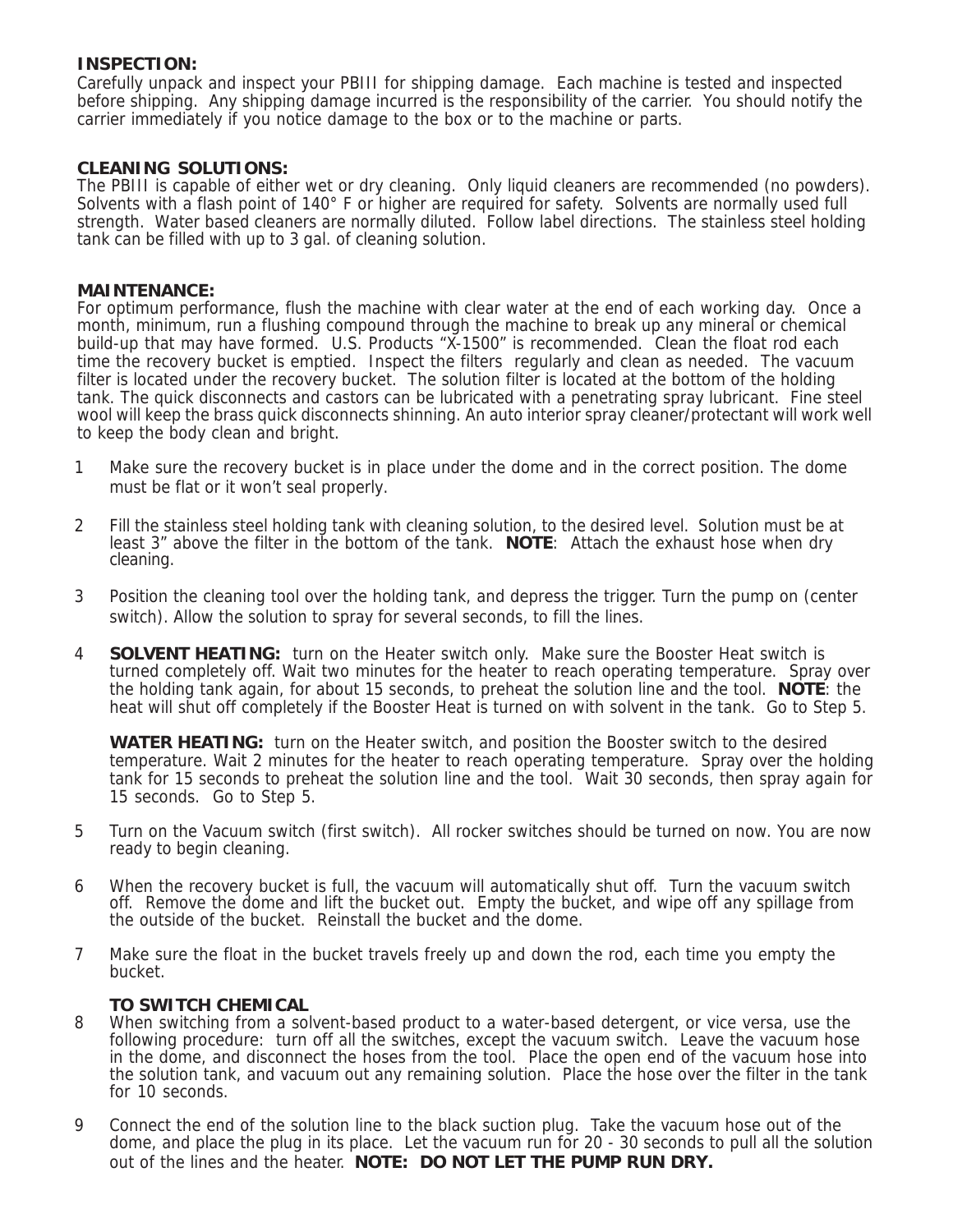

- $\circledA =$  VACUUM  $\widetilde{B}$  = WARNING INDICATOR  $\widetilde{\mathbb{C}}$  = PUMP  $\odot$  = **HEAT**
- $\widetilde{E}$  = BOOSTER HEAT

| <b>SOLVENT HEATING:</b>                  | Turn on the Heater Switch (D). The Booster Heat switch (E)<br>must be all the way off (turned counterclockwise until it<br>'clicks' off) or the machine will not heat at all.                                                                                                                                                                                      |
|------------------------------------------|--------------------------------------------------------------------------------------------------------------------------------------------------------------------------------------------------------------------------------------------------------------------------------------------------------------------------------------------------------------------|
| <b>WATER HEATING:</b>                    | Turn on the Heater Switch (D). Turn on the Booster Heat<br>Switch (E) to the desired temperature, 130 - 200 °F.<br><b>NOTE:</b> Booster Heat will not work unless the Heat switch<br>is on.                                                                                                                                                                        |
| <b>WATER ONLY</b><br>NO SOLVENT (E):     | This indicator light (B) illuminates when the Booster Heat<br>switch (E) is turned on. It is a reminder that the Booster<br>Heat will only work with water-based solutions.                                                                                                                                                                                        |
| $\Delta$ CAUTION:                        | USE A RAG TO DISCONNECT BRASS FITTINGS<br>AFTER USING THE BOOSTER HEAT. THE FITTINGS<br>CAN GET VERY HOT AND MAY CAUSE MINOR<br><b>BURNS.</b>                                                                                                                                                                                                                      |
| <b>AUTO VAC SHUT-OFF:</b>                | When the recovery bucket is full, the vacuum motor will<br>automatically shut off. The float in the bucket may not be<br>raised by foam. Defoamer must always be used to avoid<br>water damage to the vacuum motor.                                                                                                                                                |
| <b>SOLVENT</b><br><b>SENSING SYSTEM:</b> | This unique, patented system determines whether there is<br>solvent or water-based solution in the tank. If solvent is<br>used, the sensor will automatically prevent heating above<br>140 °F. To prevent accidental over-heating of solvent, the<br>use of the Booster heat switch - with solvent in the tank -<br>will cause the entire heat system to shut off. |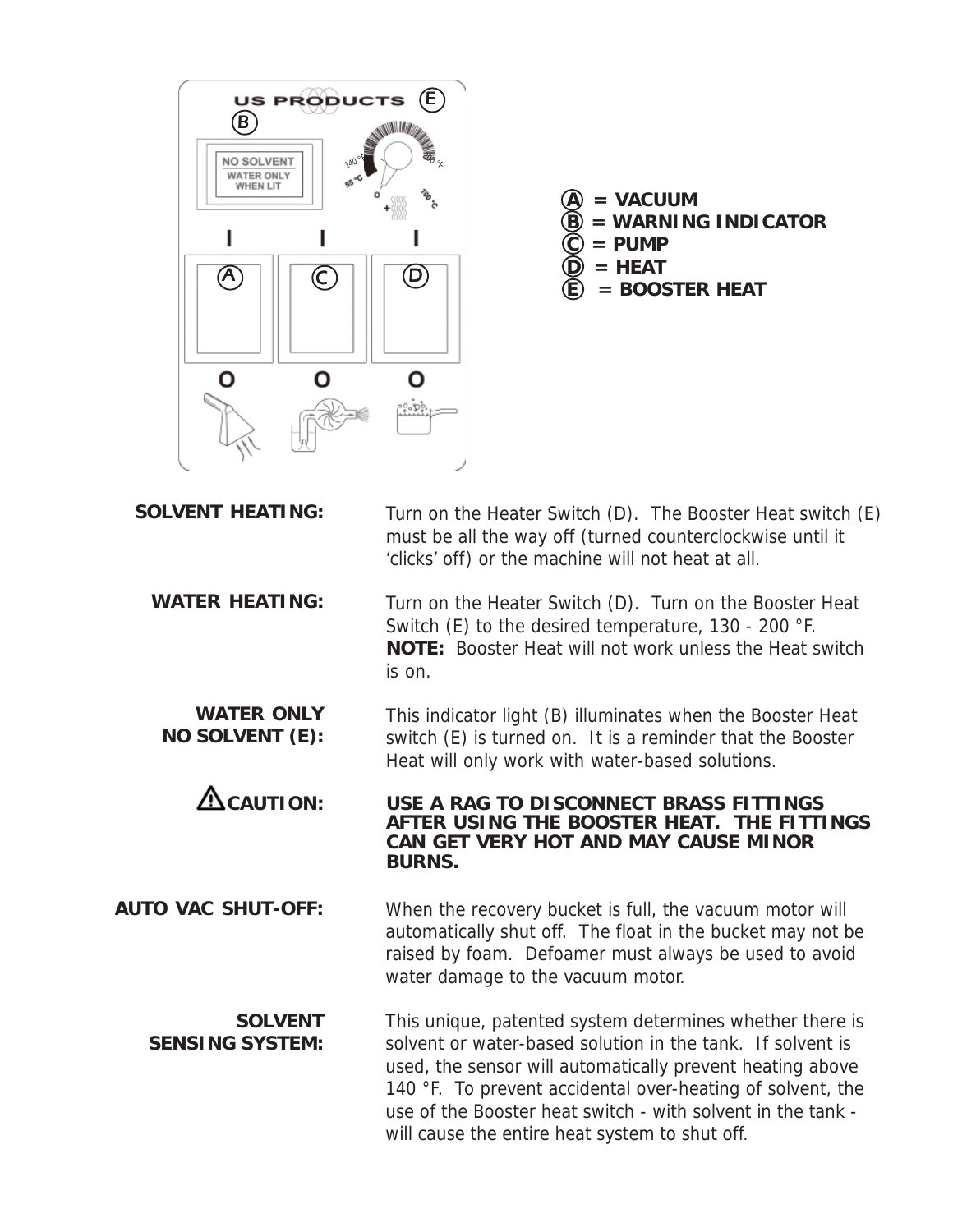### **SPECIFICATIONS:**

|                                                                                                                                                                                                                                      | Construction: Stainless steel and hexane copolymer for use with solvents             |
|--------------------------------------------------------------------------------------------------------------------------------------------------------------------------------------------------------------------------------------|--------------------------------------------------------------------------------------|
|                                                                                                                                                                                                                                      | and water based detergents                                                           |
|                                                                                                                                                                                                                                      | Vacuum: 80" water lift - 97 CFM                                                      |
|                                                                                                                                                                                                                                      | Heat Exchanger: Stainless steel coil, instant heat transfer                          |
|                                                                                                                                                                                                                                      | Circuit Board: Solid-state technology, long life monitoring system controls          |
|                                                                                                                                                                                                                                      | heating operation (sensing within 1°F)                                               |
|                                                                                                                                                                                                                                      | Sensing Systems: Solid state circuitry                                               |
|                                                                                                                                                                                                                                      | Solvent Sensing Probe: Determines whether there is solvent or water-base cleaning in |
|                                                                                                                                                                                                                                      | holding tank. (Patented) Unique fail safe system                                     |
|                                                                                                                                                                                                                                      | automatically prevents solvent from heating above 125° F                             |
|                                                                                                                                                                                                                                      | regardless of heat setting                                                           |
|                                                                                                                                                                                                                                      | Pump: Centrifugal type 40 psi carbon and ceramic seals and brass                     |
|                                                                                                                                                                                                                                      | head, slide-mount and compression fittings for quick removal                         |
|                                                                                                                                                                                                                                      | and servicing                                                                        |
|                                                                                                                                                                                                                                      | Electrical System: 25 ft. 12/3 cord available in 120 & 240V 50/60 cycle              |
| Weight: 46 lbs.                                                                                                                                                                                                                      |                                                                                      |
| <b>District Contract Contract Contract Contract Contract Contract Contract Contract Contract Contract Contract Contract Contract Contract Contract Contract Contract Contract Contract Contract Contract Contract Contract Contr</b> |                                                                                      |

**Dimensions: 23L x 22H x 10W**